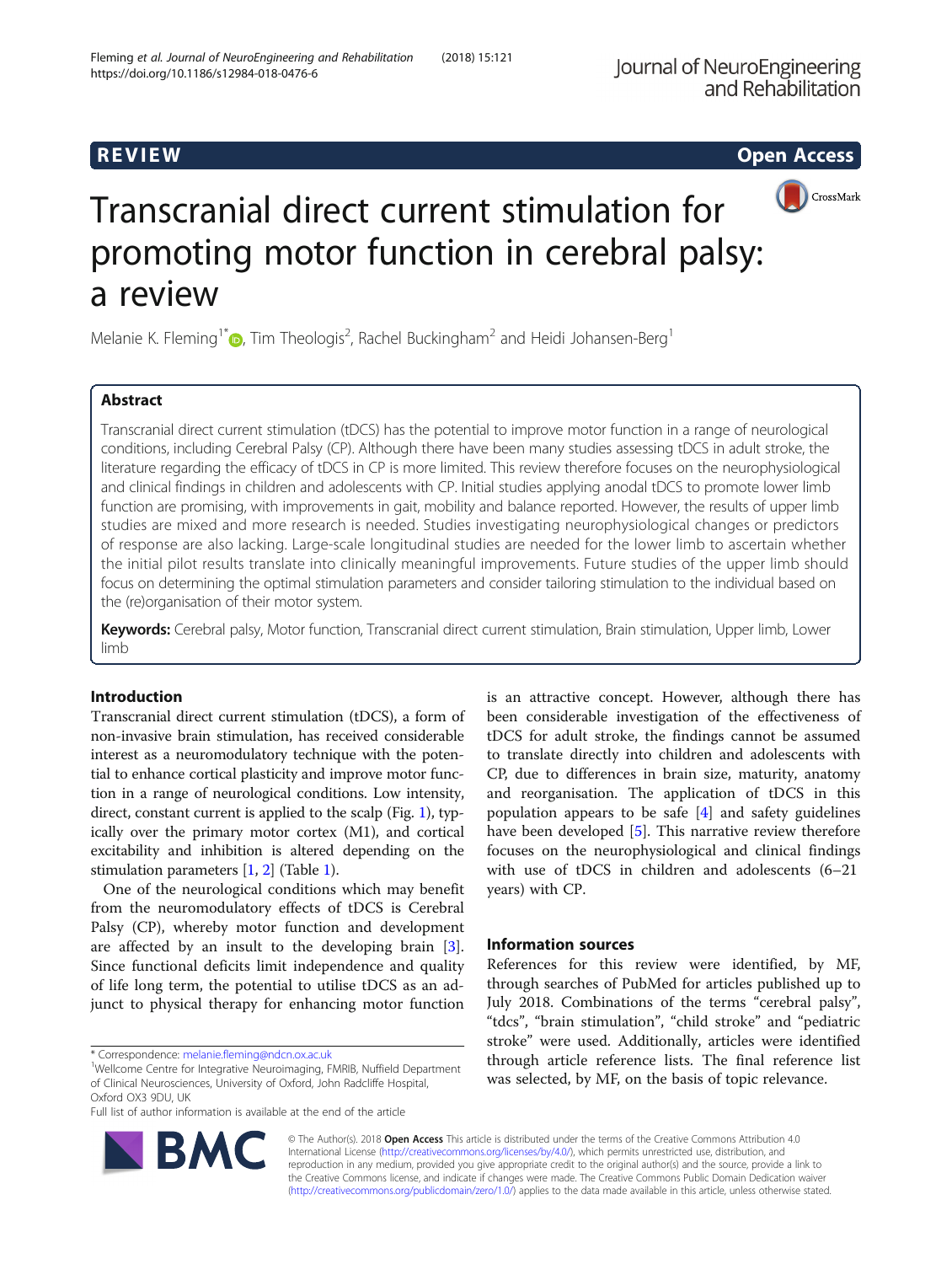<span id="page-1-0"></span>

## Neurophysiological findings

Assessment of change in cortical activity or excitability is important in order to understand the mechanism of action of tDCS. Additionally, differences in neurophysiological outcomes may potentially be of use to explain variability in clinical outcome, while variations in neurophysiological measures at baseline may be able to predict who will benefit from tDCS. Currently, there are very few studies in CP which have reported using brain imaging or neurophysiological measures alongside tDCS.

TDCS is known to alter cortical excitability, intracortical inhibition, and cortical plasticity [[1,](#page-6-0) [2,](#page-6-0) [6](#page-6-0), [7](#page-6-0)] and these neuromodulatory effects are thought to underlie the behavioural or clinical efficacy of tDCS. Transcranial Magnetic Stimulation (TMS) is commonly used to assess changes in cortical excitability or intracortical inhibition following a single session of tDCS in adult stroke [[8,](#page-6-0) [9\]](#page-6-0). However, to our knowledge, there are no published studies of this type in CP. One study [[10](#page-6-0)] reported an increase in motor evoked potential (MEP) amplitude elicited by TMS following 10 days of anodal tDCS (1 mA, 20 min) targeting the lower limb. MEPs were elicited at 110% rest motor threshold (RMT) from the abductor muscle of the thumb and the quadriceps muscle of the lower limb at rest. Each hemisphere was stimulated separately, but the results do not separate the findings from

#### Table 1 Fundamentals of tDCS

- Typically, two electrodes are placed on the scalp, one over the area of interest (e.g. motor cortex), and current flows between them
- Typical sensations include tingling, prickling and itching of the scalp as the current intensity ramps up
- Sham stimulation can be effectively applied by ramping up stimulation for a short period, then turning it off
- Current direction, duration and intensity all require consideration
- Anodal tDCS typically enhances cortical excitability and reduces inhibition, cathodal tDCS typically suppresses excitability
- tDCS can be delivered at rest or during a task, e.g. motor training
- Effects can be seen during and after tDCS
- Single session effects can be seen, or cumulative effects over multiple sessions

each muscle or hemisphere. Therefore, although anodal tDCS appeared to increase cortical excitability, as hypothesised, it is unclear as to how specific the changes are to the targeted region or the time-scale over which these changes occurred.

Changes in brain metabolites following tDCS can be assessed using Magnetic Resonance Spectroscopy (MRS) [[2,](#page-6-0) [11,](#page-6-0) [12\]](#page-6-0). This can provide insights into alterations in measures of neuronal health or changes in levels of cortical inhibitory or excitatory neurotransmitters. Auvichayapat et al. [\[13](#page-6-0)] attempted to assess changes in brain metabolites following tDCS using MRS in children with CP. Anodal tDCS (20 min, 1 mA) was delivered for 5 consecutive days to the left M1 in children 8–12 years old with spastic CP affecting their right upper limb. They reported a significant increase in concentrations of N-acetylaspartate (NAA), Choline and Myoinositol in the left basal ganglia and an increase in the ratio of Glx (a combination of glutamate and glutamine) to Creatine in the left M1. Although there was no sham control group, the authors speculated that the tDCS-induced increase in activity of the M1 leads to an increase in the concentration of NAA, Choline and Myoinositol in the basal ganglia. There was a negative correlation between the ratio of Glx:Creatine in the M1 and the spasticity (Tardieu scale score) of the right upper limb (shoulder flexors, shoulder external rotators, elbow flexors and elbow pronators) following tDCS. However, the authors did not report whether this relationship existed at baseline or whether the change in metabolite ratios correlated with change in spasticity. There was also no indication of the quality of the MRS data, which is typically an important consideration in MRS studies. High quality MRS data may be difficult to obtain in this population, especially in regions such as the basal ganglia.

# Upper limb function

Research on the effect of tDCS on upper limb function in CP is limited to date (Table [2](#page-2-0)). Similar to adult stroke [[14](#page-6-0)] the studies that have been published have utilised the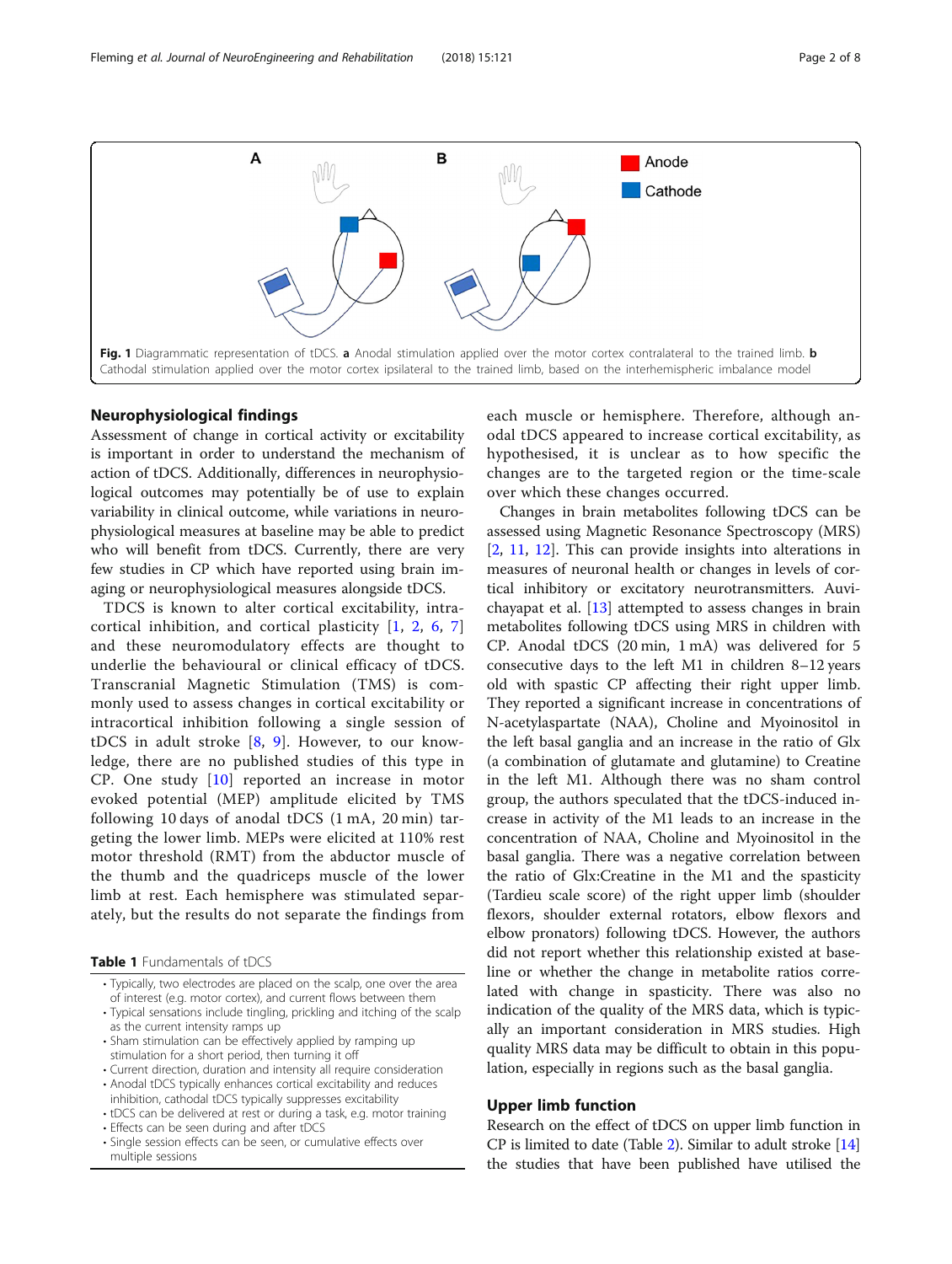<span id="page-2-0"></span>

|                                                                                                                                                                                                          | Electrode montage                                                              | Intensity | Electrode area Control No. sessions Stimulation |               |             | duration | Participants                                                             | Z                               | Motor training                                 | Summary of findings                                                         |
|----------------------------------------------------------------------------------------------------------------------------------------------------------------------------------------------------------|--------------------------------------------------------------------------------|-----------|-------------------------------------------------|---------------|-------------|----------|--------------------------------------------------------------------------|---------------------------------|------------------------------------------------|-----------------------------------------------------------------------------|
| Moura et al., 2017 [18]                                                                                                                                                                                  | Anode ipsilesional M1, 1 mA<br>Cathode contralateral<br>supraorbital ridge     |           | $25 \text{ cm}^2$                               | Sham<br>group |             | 20 min   | Spastic hemiplegia,<br>$6-12$ years                                      | 10 per group                    | 20 min reaching<br>training with<br>constraint | <b>Į</b> total movement<br>duration during<br>other changes<br>reaching, No |
| Auvichayapat et<br>al., 2017 [13]                                                                                                                                                                        | Anode left M1, Cathode 1 mA<br>contralateral shoulder                          |           | $35 \text{ cm}^2$                               | None          |             | 20 min   | Hemiparetic/diparetic 10<br>with spasticity of right<br>$UL, 8-12$ years |                                 | Not mentioned                                  | one aspect of<br><b>J</b> Tardieu score<br>QUEST                            |
| Aree-Uea et al., 2014 [19] Anode left M1, Cathode 1 mA                                                                                                                                                   | right shoulder                                                                 |           | $35 \text{ cm}^2$                               | Sham<br>group |             | 20 min   | Spastic hemiplegia of<br>right UL, 8-18 years                            | 23 per group                    | Physical therapy,<br>ncluding<br>stretches     | passive shoulder<br>abduction ROM<br><b>UWNT</b>                            |
| Gillick et al., 2018 [20]                                                                                                                                                                                | Cathode contralesional 0.7 mA<br>M1, Anode contralateral<br>supraorbital ridge |           | Not specified                                   | Sham<br>dronb | $\supseteq$ | 20 min   | Hemiparetic, 7-21<br>years                                               | 10 per group                    | 120 min CIMT                                   | 1 AHA, no difference<br>No change COPM<br>between groups.                   |
| Kirton et al., 2017 [21]                                                                                                                                                                                 | Cathode contralesional, 1 mA<br>Anode contralateral<br>supraorbital ridge      |           | $35 \text{ cm}^2$                               | Sham<br>group | $\supseteq$ | 20 min   | Hemiparetic, 6-18<br>years                                               | 12 active, 11 sham 120 min CIMT |                                                | T COPM                                                                      |
| UL Upper limb, CIMT Constraint induced movement therapy, QUEST Quality of upper extremity skills test, MAS Modified Ashworth scale, ROM Range of movement, AHA Assisting hands assessment, COPM Canadian |                                                                                |           |                                                 |               |             |          |                                                                          |                                 |                                                |                                                                             |

| $\sim$                                                                       |  |
|------------------------------------------------------------------------------|--|
|                                                                              |  |
|                                                                              |  |
|                                                                              |  |
| こうりつうりつ                                                                      |  |
|                                                                              |  |
| j<br>١                                                                       |  |
|                                                                              |  |
|                                                                              |  |
|                                                                              |  |
| ついこ こうしょう とうきょう こうこうこう こうしょう こうしょう こうしょう アクト こうしょう こうこうしょう こうこう うらこうしゃ アプリング |  |
| )<br> <br>J                                                                  |  |
| ŀ                                                                            |  |

\_<br>פ ע<br>פ  $\geq$ בُ≦<br>י UL Upper limb, CIMT Constraint inductional performance measure occupational performance measure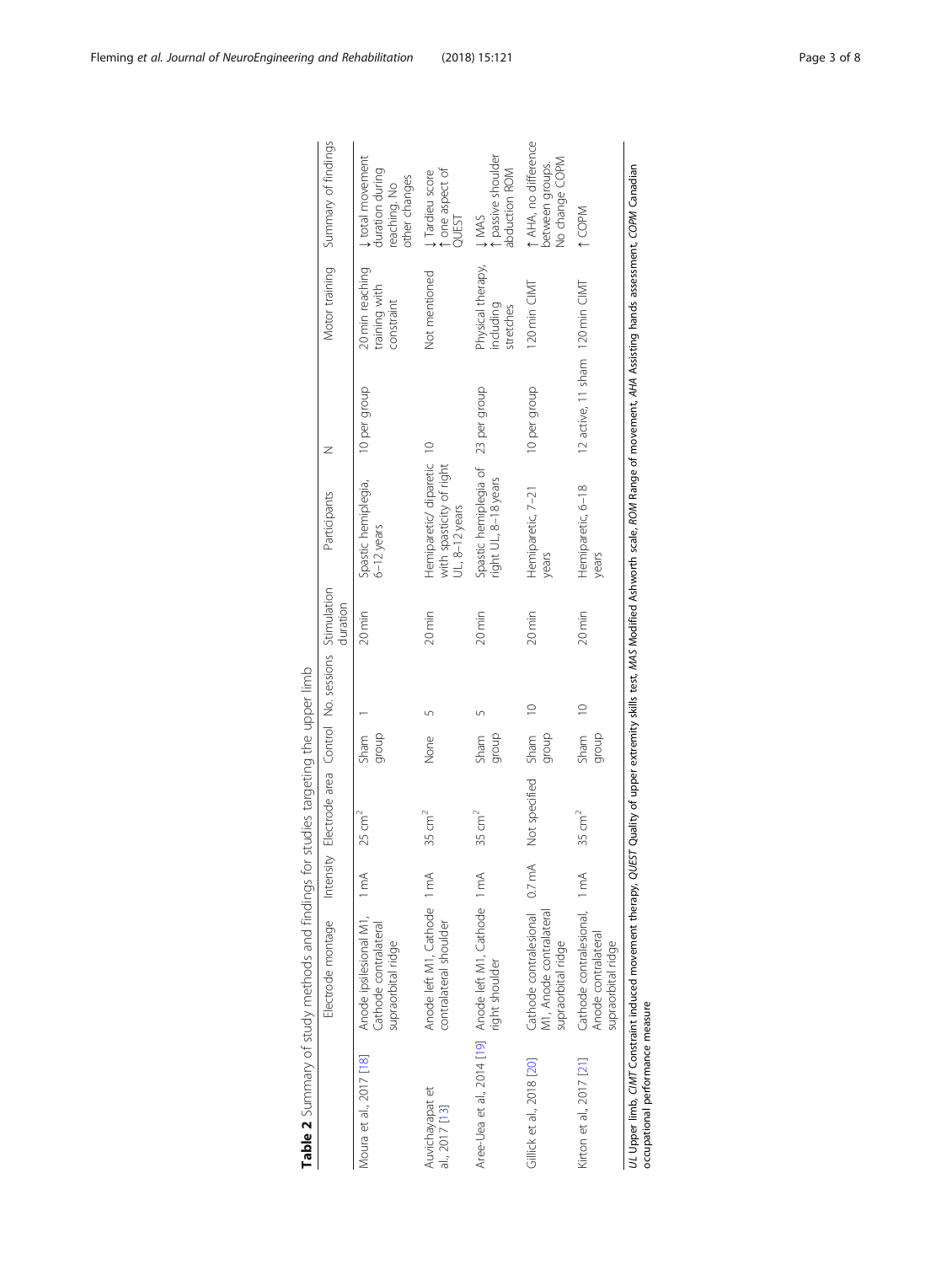"interhemispheric imbalance model" as rationale. The interhemispheric imbalance model proposes that there are abnormal levels of interhemispheric inhibition from the contralesional to ipsilesional M1, resulting in a reduction in activity of the ipsilesional M1 during movement of the affected limb and an increase in activity of the contralesional M1 [\[15](#page-6-0)–[17](#page-6-0)]. Therefore, this model provides rationale for applying anodal tDCS to the ipsilesional M1 to increase excitability, or cathodal tDCS to the contralesional M1 in an attempt to decrease excitability and thereby upregulate the ispilesional M1 through a reduction in interhemispheric inhibition from the contralesional hemisphere.

A single session study [[18\]](#page-6-0) delivered 20 min of 1 mA anodal tDCS (or sham) to the ipsilesional M1 of children with spastic hemiplegia, alongside 20 min of motor training of the affected arm with constraint of the other arm. Using motion analysis, a significant reduction in total movement duration during reaching movements with the affected hand was observed for the tDCS group compared with sham. Although this initially seems promising, there were numerous comparisons made, and none of the other change values (e.g. smoothness, velocity or accuracy parameters) showed significant between-group differences.

Two studies have delivered multiple sessions of anodal tDCS in CP  $[13, 19]$  $[13, 19]$  $[13, 19]$ . Auvichayapat et al.  $[13]$  $[13]$  delivered 5 days of tDCS to the left M1. Although there was a mixture of hemiparetic and diparetic participants, all had spasticity of their right upper limb. However, there is no mention as to whether there was any motor training alongside the tDCS. Although the authors reported an improvement in spasticity (Tardieu scale) and one aspect of the Quality of Upper Extremity Skills Test (QUEST), there was no sham group for comparison. A randomised, double-blinded study [[19\]](#page-6-0) aimed to assess changes in spasticity with 5 consecutive days of anodal tDCS (20 min, 1 mA) to the left M1 of children with spastic hemiplegia affecting the right arm. In addition to the tDCS, participants engaged in "routine physical therapy", including passive and active stretching, therapeutic positioning and aerobic exercise. There were improvements in spasticity of the shoulder, elbow, wrist and fingers and an improvement in shoulder abduction passive range of movement for the active tDCS group only. However, there were no active motion function measures assessed.

Two double-blind randomised trials [\[20,](#page-6-0) [21\]](#page-6-0) have combined 20 min of cathodal tDCS of the contralesional M1 with motor training, including constraint induced movement therapy (CIMT), over 10 sessions in children with hemiparetic CP. Both active and sham groups demonstrated a significant increase in the Assisting Hand Assessment (AHA), which measures bimanual function during novel play or functional tasks, but there was no difference between groups. Kirton et al. [\[21\]](#page-6-0) did find greater improvement in self-reported performance (using the Canadian Occupational Performance Measure (COPM)) for the active tDCS group, and a higher proportion of participants achieved a clinically significant improvement on this measure compared to the sham group. However, the COPM did not show between-group differences in the study by Gillick et al. [\[20](#page-6-0)], indicating that more research is needed with both objective and subjective measures.

The intensity of the current for cathodal tDCS may be an issue in the studies so far. Contrary to effects in adults  $[1]$  $[1]$ , in a study with healthy children  $(11-16 \text{ years})$ [[22\]](#page-7-0), corticospinal excitability was found to increase, rather than decrease, following 1 mA cathodal tDCS. If the intensity of stimulation was lowered to 0.5 mA then the hypothesised decrease in MEP amplitude for cathodal tDCS was evident. Moliadze et al. therefore speculated that 0.5 mA cathodal stimulation in children may produce similar effects as 1 mA in adults. The situation is different from anodal stimulation: 0.5 mA anodal stimulation was found to be ineffective at increasing MEP amplitude in children whereas 1 mA anodal stimulation did lead to a significant increase [\[22\]](#page-7-0), consistent with effects of anodal tDCS in adults [\[1](#page-6-0)].

Therefore, there is currently no indication that tDCS provides additional benefit for active motor function over motor training or CIMT alone in children and young people with CP, but spasticity appears to improve with anodal tDCS.

# Lower limb function

A summary of studies delivering tDCS to target lower limb function is provided in Table [3.](#page-4-0) To our knowledge, there are only two single-session studies of tDCS in CP targeting lower limb function  $[23, 24]$  $[23, 24]$  $[23, 24]$  $[23, 24]$  $[23, 24]$ . One study  $[23]$ delivered 20 min of anodal tDCS (1 mA) at rest to the dominant hemisphere in participants with hemiparetic or diparetic CP. Motion analysis was used to assess balance and gait before, immediately following and 20 min later. There was a significant reduction in sway and an increase in walking speed for the active group compared with sham, but no change in cadence. However, the results of the study by Lazzari et al. [\[24\]](#page-7-0) are less promising. Anodal tDCS was delivered to the motor cortex (the authors do not specify which hemisphere) for 20 min (1 mA) in combination with 20 min of mobility training using virtual reality (Xbox 360 with Kinect movement sensor (Microsoft Corporation, Redmond, WA)). The virtual reality training involved walking with and without simulated obstacles. Static balance was assessed using a force plate. The authors report an increase in sway velocity immediately following the intervention for both groups, but no clear between-group differences. There was no later follow-up assessment and therefore the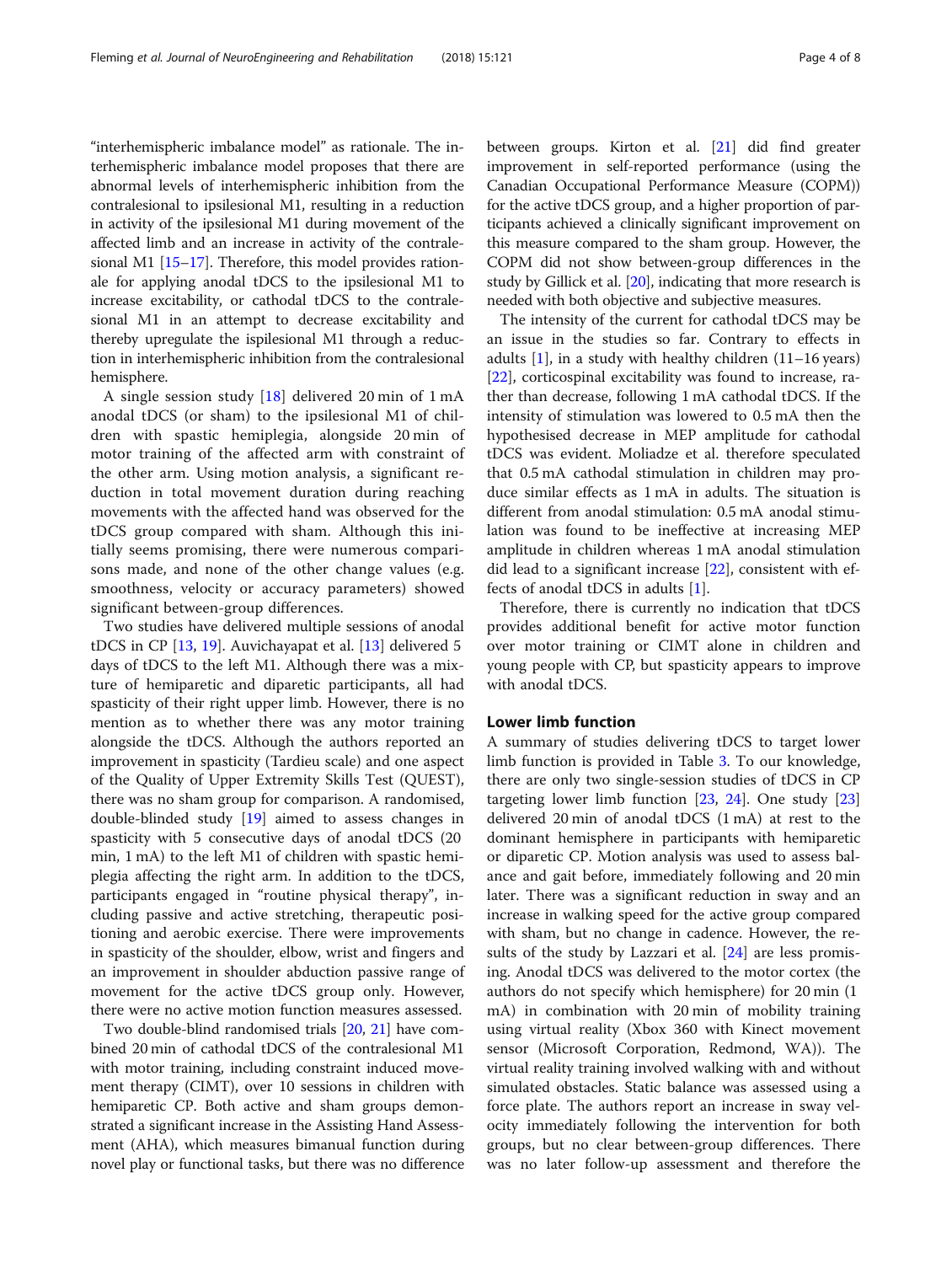<span id="page-4-0"></span>

|                                         | Table 3 Summary of study methods and findings for                                                                    |               |                      |               | studies targeting the lower limb |                      |                                                          |              |                                            |                                                                                                                                       |
|-----------------------------------------|----------------------------------------------------------------------------------------------------------------------|---------------|----------------------|---------------|----------------------------------|----------------------|----------------------------------------------------------|--------------|--------------------------------------------|---------------------------------------------------------------------------------------------------------------------------------------|
|                                         | Electrode montage                                                                                                    | Intensity     | Electrode area       | Control       | No. sessions                     | Stimulation duration | Participants                                             | z            |                                            | Motor training Summary of findings                                                                                                    |
| Grecco et al.,<br>2014 [23]             | Anode dominant M1,<br>Cathode contralateral<br>supraorbital ridge                                                    | $1 \text{mA}$ | 25 cm <sup>2</sup>   | dronb<br>Sham |                                  | 20 min               | Hemiparetic/ diparetic,<br>$4-12$ years                  | 10 per group | At rest                                    | No change cadence<br><b>J</b> sway<br>1 walking speed                                                                                 |
| Lazzari et al.,<br>2015 [24]            | Anode M1 (laterality not<br>contralateral supraorbital<br>specified), Cathode<br>ridge                               | $1 \text{mA}$ | $25$ cm <sup>2</sup> | Sham<br>dronb |                                  | 20 min               | 4-12 years (other details 10 per group<br>not specified) |              | training using<br>VR<br>20 min<br>mobility | t sway velocity both<br>groups                                                                                                        |
| Grecco et al.,<br>2015 [10]<br>Collange | Anode M1 contralateral to<br>lower limb with most<br>contralateral supraorbital<br>impairment, Cathode<br>ridge      | $1 \text{mA}$ | $25 \text{ cm}^2$    | Sham<br>group | $\supseteq$                      | $20$ min             | Spastic diparetic, 5-10<br>years                         | 10 per group | 20 min VR<br>gait training                 | walking velocity<br>$\uparrow$ PEDI (mobility)<br>and cadence                                                                         |
| Duarte et al.,<br>2014 [25]             | contralateral supraorbital<br>Anode M1 ipsilateral to<br>dominant limb, or<br>ipsilesional, Cathode<br>ridge         | $1 \text{mA}$ | $25 \text{ cm}^2$    | Sham<br>group | $\approx$                        | $20$ min             | Spastic hemiparetic/<br>diparetic, 5-10 years            | 12 per group | 20 min<br>Treadmill<br>training            | active vs sham post-<br>1 PEDI for active<br>between-group<br>lower sway for<br>group, but no<br>intervention<br>differences<br>SBd 1 |
| Lazzari et al.,<br>2017 [26]            | Anode M1 (laterality not<br>contralateral supraorbital<br>specified), Cathode<br>ridge                               | $1 \text{mA}$ | $25$ cm <sup>2</sup> | Sham<br>dronb | $\supseteq$                      | $20$ min             | 4-12 years (other details 10 per group<br>not specified) |              | 20 min VR<br>mobility<br>training          | centre of pressure<br>1 PBS and TUG<br>oscillation of                                                                                 |
|                                         | VR Virtual reality, PBS Pediatric balance scale, PEDI Pediatric evaluation disability inventory, TUG Timed up and go |               |                      |               |                                  |                      |                                                          |              |                                            |                                                                                                                                       |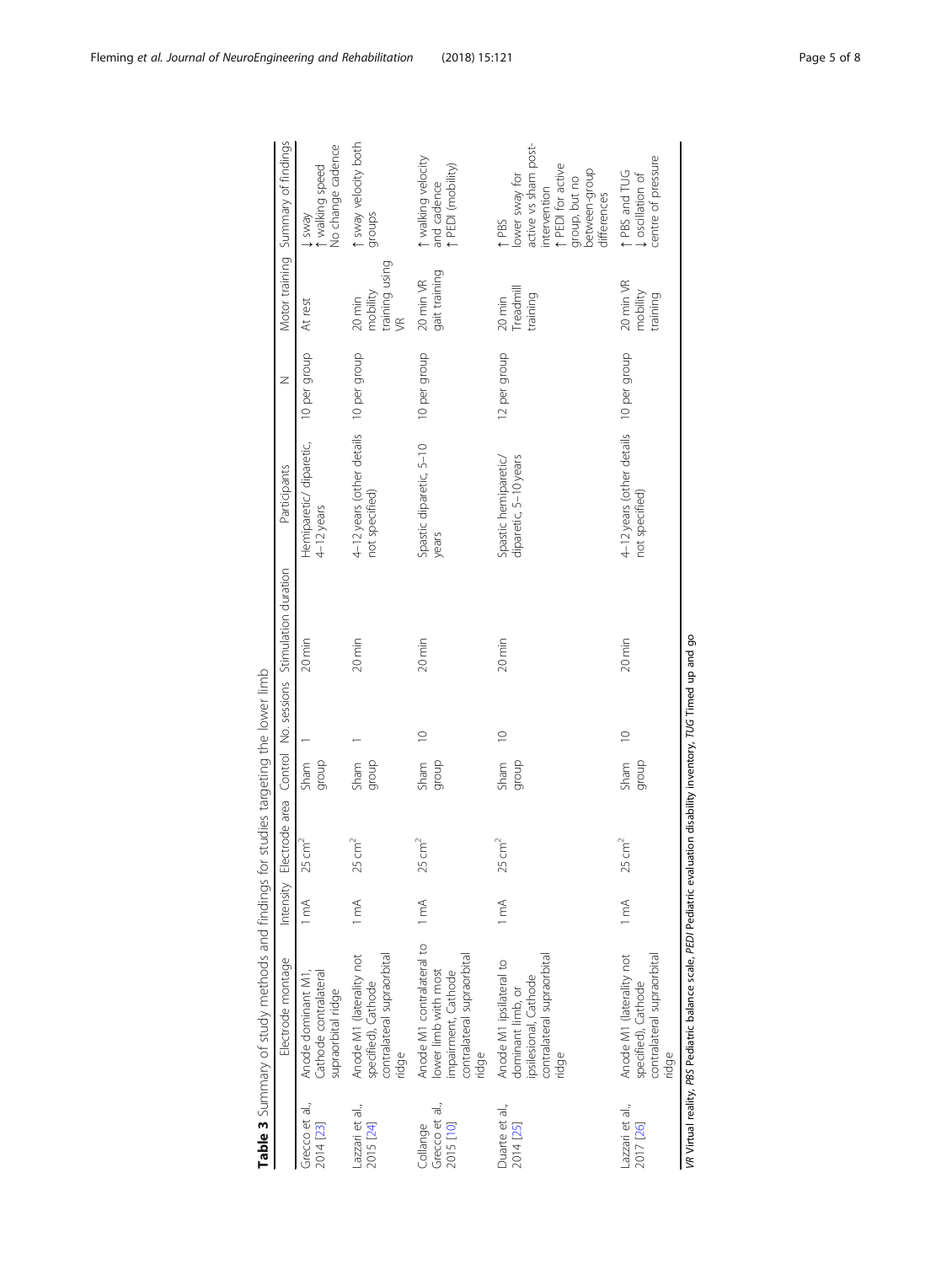increase in sway velocity observed immediately could represent a deterioration in balance due to fatigue for both groups following the mobility training. If this is the case, then it would appear that tDCS was not effective at ameliorating this fatigue effect.

Three studies have assessed multiple sessions of anodal tDCS for promoting lower limb function [\[10,](#page-6-0) [25](#page-7-0), [26](#page-7-0)]. Duarte et al. [\[25](#page-7-0)] delivered 10 sessions of anodal tDCS (1 mA, 20 min), in combination with treadmill training in children with spastic CP. There was a mixture of hemiparetic and diparetic participants and the anode was placed over the motor cortex ipsilateral to the dominant limb (thereby stimulating the more-affected hemisphere). Interpretation is complicated as the authors report within group changes and between group score comparisons separately, rather than using a mixed analysis of variance or change scores. Nonetheless, within-group comparisons demonstrated an improvement in the Pediatric Balance Scale (PBS) for the active tDCS group only, and between-group comparisons showed that the active group had a higher PBS score and lower sway than the sham group when assessed following the intervention and at the 1 month follow-up. Similarly, there was an improvement for the active group on the mobility subsection of the Pediatric Evaluation Disability Inventory (PEDI), which is a subjective assessment of functional performance in activities of daily living. However, the scores did not differ between groups.

Collange Grecco et al. [[10\]](#page-6-0) used virtual reality for gait training in combination with 10 sessions of anodal tDCS (1 mA, 20 min) in children with spastic diparetic CP. The virtual reality training involved walking around a simulated race track at varying speeds (Xbox 360 with Kinect movement sensor (Microsoft Corporation, Redmond, WA)). Participants were asked which lower limb they found had most difficulty during gait and the anode was placed over the contralateral motor cortex. Their primary outcome measure was gait kinematics, using motion analysis. There was a greater improvement in walking velocity and cadence for the tDCS group compared to sham, but not for any of the other gait variables assessed. Mobility, assessed using the PEDI, also improved for the active tDCS group, but not for sham. Similarly promising results were found by Lazzari et al. [[26\]](#page-7-0), who combined anodal tDCS (1 mA, 20 min) with 20 min of mobility training using virtual reality over 10 sessions. The virtual reality training involved a game that simulates stationary walking requiring complete flexion of the hip, knee and ankle, and weight transfer from one limb to the other (Xbox 360 with Kinect movement sensor (Microsoft Corporation, Redmond, WA)). They demonstrated a significantly greater improvement in the PBS and the Timed Up and Go (TUG) for the active tDCS group compared with sham. There was also a greater improvement in static

balance, assessed as the oscillation of the centre of pressure. However, variability within groups was high and there was no investigation of variables to account for variability.

### Predictors of response

Data on the predictors of response to tDCS are currently lacking in this population. The only study to attempt to analyse potential predictors [\[27](#page-7-0)] did so by combining 3 studies that delivered anodal tDCS alongside gait training (for a total of 56 participants) in children with spastic hemiparetic or diparetic CP. The authors reported that two predictors were significantly associated with the responsiveness to the intervention; MEP presence during initial evaluation (indicating preservation of the corticospinal tract) and location of the injury (cortical or subcortical). However, it is unclear whether this is specific to the modulatory effects of the tDCS per se or simply an indicator of who has the potential to improve motor function, as is the case for adult stroke survivors [\[28\]](#page-7-0).

For the upper limb, it is currently unclear whether anodal or cathodal tDCS should be applied in unilateral CP. Indeed, this decision may depend on the extent to which the activity of each M1 is required for motor function, based on the degree to which the ipsilesional M1 and corticospinal tract are damaged. Although in some instances, over-activity of the contralesional hemisphere may be maladaptive [\[29](#page-7-0)] and benefit from downregulation, in other cases the motor system may be reorganised towards ipsilateral control [\[30,](#page-7-0) [31](#page-7-0)]. If the control of the paretic hand is through fast-conducting ipsilateral projections from the contralesional M1, then attempting to enhance ipsilesional M1 excitability with anodal tDCS may be futile. Equally, decreasing excitability of the contralesional M1 with cathodal tDCS might be detrimental, as is seen for people with severe upper limb impairment after adult stroke [[32](#page-7-0)]. It is difficult to determine whether someone with CP relies on ipsilateral control from the contralesional hemisphere based on clinical presentation alone, as children with ipsilateral projections can show a useful grasp, or no movement at all [[30](#page-7-0)]. Therefore, measures, such as Diffusion Tensor Imaging (DTI) to assess fractional anisotropy of the corticospinal tract, or TMS to assess corticospinal tract integrity through the presence or absence of MEPs, may be necessary for informing choices with regard to electrode placement. We therefore propose that future studies attempt to optimise tDCS delivery, based on knowledge of the (re)organisation of the individual's motor system.

There is currently no investigation into the optimal age for delivery of tDCS. The studies presented here have delivered tDCS to children and adolescents, but it is conceivable that the responsiveness could be dependent on the stage of development of the individual. Therefore, future studies are needed to address this issue.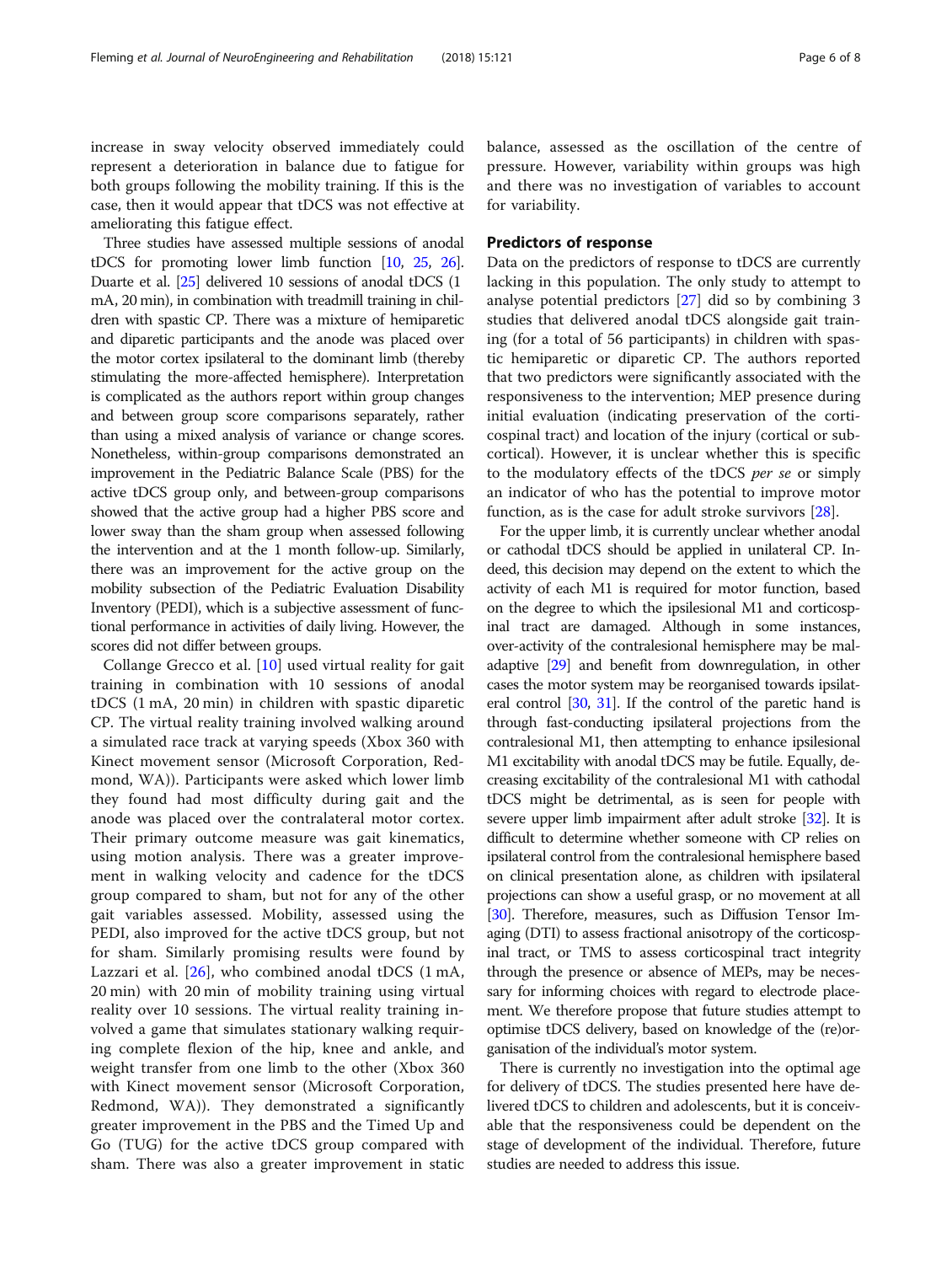# <span id="page-6-0"></span>Conclusions

Application of tDCS for enhancing lower limb function in young people with CP appears effective, although largescale longitudinal studies are required to confirm the initially promising findings. Further single-session and longitudinal studies are required to determine the efficacy of tDCS for the upper limb and to elucidate mechanisms of action and predictors of response in this population.

#### Abbreviations

AHA: Assisting Hand Assessment; CIMT: Constraint induced movement therapy; COPM: Canadian Occupational Performance Measure; CP: Cerebral Palsy; DTI: Diffusion Tensor Imaging; M1: Primary motor cortex; MEP: Motor evoked potential; MRS: Magnetic Resonance Spectroscopy; NAA: N-acetylaspartate; PBS: Pediatric Balance Scale; PEDI: Pediatric Evaluation Disability Inventory; QUEST: Quality of Upper Extremity Skills Test; RMT: Rest motor threshold; tDCS: Transcranial direct current stimulation; TMS: Transcranial magnetic stimulation; TUG: Timed Up and Go

#### Acknowledgements

Not applicable.

#### Funding

H.J.B. holds a Wellcome Principal Research Fellowship (Grant 110027/Z/15/Z). The Wellcome Centre for Integrative Neuroimaging is supported by core funding from the Wellcome Trust (Grant 203139/Z/16/Z). The funders had no role in the writing of the manuscript.

#### Availability of data and materials

Not applicable.

#### Authors' contributions

MKF reviewed the articles and was the major contributor to the article. HJB, TT and RB contributed to the basic concept of the paper and criticially revised the draft paper. All authors read and approved the manuscript.

#### Ethics approval and consent to participate

Not applicable.

#### Consent for publication

Not applicable.

#### Competing interests

The authors declare that they have no competing interests.

#### Publisher's Note

Springer Nature remains neutral with regard to jurisdictional claims in published maps and institutional affiliations.

#### Author details

<sup>1</sup>Wellcome Centre for Integrative Neuroimaging, FMRIB, Nuffield Department of Clinical Neurosciences, University of Oxford, John Radcliffe Hospital, Oxford OX3 9DU, UK. <sup>2</sup>Nuffield Orthopaedic Centre, Oxford University Hospitals NHS Foundation Trust, Oxford, UK.

#### Received: 30 August 2018 Accepted: 14 December 2018 Published online: 20 December 2018

#### References

- 1. Nitsche M, Paulus W. Excitability changes induced in the human motor cortex by weak transcranial direct current stimulation. J Physiol. 2000;527(Pt 3):633–9 Available from: [http://www.ncbi.nlm.nih.gov/pubmed/10990547.](http://www.ncbi.nlm.nih.gov/pubmed/10990547)
- Stagg CJ, Best JG, Stephenson MC, O'Shea J, Wylezinska M, Kincses ZT, et al. Polarity-sensitive modulation of cortical neurotransmitters by transcranial stimulation. J Neurosci. 2009;29:5202–6 Available from: [http://www.jneurosci.](http://www.jneurosci.org/cgi/doi/10.1523/JNEUROSCI.4432-08.2009) [org/cgi/doi/10.1523/JNEUROSCI.4432-08.2009.](http://www.jneurosci.org/cgi/doi/10.1523/JNEUROSCI.4432-08.2009)
- 3. Rosenbaum P, Paneth N, Leviton A, Goldstein M, Bax M, Damiano D, et al. A report : The definition and classification of cerebral palsy April 2006. Dev

Med child Neurol Suppl. 2007;109:8–14 Available from: [https://www.ncbi.](https://www.ncbi.nlm.nih.gov/pubmed/17370477) [nlm.nih.gov/pubmed/17370477.](https://www.ncbi.nlm.nih.gov/pubmed/17370477)

- 4. Krishnan C, Santos L, Peterson MD, Ehinger M. Safety of noninvasive brain stimulation in children and adolescents. Brain Stimul. 2016;8:76–87 Available from: <https://www.ncbi.nlm.nih.gov/pubmed/25499471>.
- 5. Gillick BT, Gordon AM, Feyma T, Krach LE, Carmel J, Rich TL, et al. Noninvasive brain stimulation in children with unilateral cerebral palsy: a protocol and risk mitigation guide. Front Pediatr. 2018;6:1–9 Available from: [http://journal.frontiersin.org/article/10.3389/fped.2018.00056/full.](http://journal.frontiersin.org/article/10.3389/fped.2018.00056/full)
- 6. Kidgell DJ, Daly RM, Young K, Lum J, Tooley G, Jaberzadeh S, et al. Different current intensities of anodal transcranial direct current stimulation do not differentially modulate motor cortex plasticity. Neural Plast. 2013;2013:13–5 Available from: [https://www.ncbi.nlm.nih.gov/pubmed/23577272.](https://www.ncbi.nlm.nih.gov/pubmed/23577272)
- 7. Huang YZ, Lu MK, Antal A, Classen J, Nitsche M, Ziemann U, et al. Plasticity induced by non-invasive transcranial brain stimulation: a position paper. Clin Neurophysiol. 2017;128:2318–29. [https://doi.org/10.1016/j.clinph.2017.](https://doi.org/10.1016/j.clinph.2017.09.007) [09.007](https://doi.org/10.1016/j.clinph.2017.09.007) International Federation of Clinical Neurophysiology.
- 8. Bastani A, Jaberzadeh S. Does anodal transcranial direct current stimulation enhance excitability of the motor cortex and motor function in healthy individuals and subjects with stroke: a systematic review and meta-analysis. Clin Neurophysiol. 2012;123:644–57. [https://doi.org/10.1016/j.clinph.2011.08.](https://doi.org/10.1016/j.clinph.2011.08.029) [029](https://doi.org/10.1016/j.clinph.2011.08.029) International Federation of Clinical Neurophysiology.
- 9. Fleming MK, Pavlou M, Newham DJ, Sztriha L, Teo JT. Non-invasive brain stimulation for the lower limb after stroke: what do we know so far and what should we be doing next? Disabil Rehabil. 2017;39:714–20 Available from: <https://www.ncbi.nlm.nih.gov/pubmed/27013330>.
- 10. Collange Grecco LA, De Almeida Carvalho Duarte N, Mendonça ME, Galli M, Fregni F, Oliveira CS. Effects of anodal transcranial direct current stimulation combined with virtual reality for improving gait in children with spastic diparetic cerebral palsy: a pilot, randomized, controlled, double-blind, clinical trial. Clin Rehabil. 2015;29:1212–23 Available from: [https://www.ncbi.](https://www.ncbi.nlm.nih.gov/pubmed/25604912) [nlm.nih.gov/pubmed/25604912.](https://www.ncbi.nlm.nih.gov/pubmed/25604912)
- 11. Bachtiar V, Johnstone A, Berrington A, Lemke C, Johansen-Berg H, Emir U, et al. Modulating regional motor cortical excitability with non-invasive brain stimulation results in neurochemical changes in bilateral motor cortices. J Neurosci. 2018;38:2853–17 Available from: [http://www.jneurosci.org/lookup/](http://www.jneurosci.org/lookup/doi/10.1523/JNEUROSCI.2853-17.2018) [doi/10.1523/JNEUROSCI.2853-17.2018.](http://www.jneurosci.org/lookup/doi/10.1523/JNEUROSCI.2853-17.2018)
- 12. Bachtiar V, Near J, Johansen-Berg H, Stagg CJ. Modulation of GABA and resting state functional connectivity by transcranial direct current stimulation. Elife. 2015;4:1–9 Available from: [https://www.ncbi.nlm.nih.gov/](https://www.ncbi.nlm.nih.gov/pubmed/26381352) [pubmed/26381352.](https://www.ncbi.nlm.nih.gov/pubmed/26381352)
- 13. Auvichayapat P, Aree-uea B, Auvichayapat N, Phuttharak W, Janyacharoen T, Tunkamnerdthai O, et al. Transient changes in brain metabolites after transcranial direct current stimulation in spastic cerebral palsy: a pilot study. Front Neurol. 2017;8:1–9 Available from: [http://journal.frontiersin.org/article/](http://journal.frontiersin.org/article/10.3389/fneur.2017.00366/full) [10.3389/fneur.2017.00366/full.](http://journal.frontiersin.org/article/10.3389/fneur.2017.00366/full)
- 14. Ward NS, Cohen LG. Mechanisms underlying recovery of motor function after stroke. Arch Neurol. 2004;61:1844–8 Available from: [https://www.ncbi.](https://www.ncbi.nlm.nih.gov/pubmed/15596603) [nlm.nih.gov/pubmed/15596603.](https://www.ncbi.nlm.nih.gov/pubmed/15596603)
- 15. Murase N, Duque J, Mazzocchio R, Cohen LG. Influence of interhemispheric interactions on motor function in chronic stroke. Ann Neurol. 2004;55:400–9.
- 16. Takeuchi N, Tada T, Toshima M, Ikoma K. Correlation of motor function with transcallosal and intracortical inhibition after stroke. J Rehabil Med. 2010;42: 962–6.
- 17. Takeuchi N, Izumi S-I. Noninvasive brain stimulation for motor recovery after stroke: mechanisms and future views. Stroke Res Treat. 2012;2012:1–10 Available from: [http://www.hindawi.com/journals/srt/2012/584727/.](http://www.hindawi.com/journals/srt/2012/584727/)
- 18. Moura RCF, Santos C, Collange Grecco L, Albertini G, Cimolin V, Galli M, et al. Effects of a single session of transcranial direct current stimulation on upper limb movements in children with cerebral palsy: a randomized, sham-controlled study. Dev Neurorehabil. 2017;20:368–75 Available from: <https://www.ncbi.nlm.nih.gov/pubmed/28632467>.
- 19. Aree-Uea B, Auvichayapat N, Janyacharoen T, Siritaratiwat W, Amatachaya A, Prasertnoo J, et al. Reduction of spasticity in cerebral palsy by anodal transcranial direct current stimulation. J Med Assoc Thail. 2014;97(9):954-62.
- 20. Gillick B, Rich T, Nemanich S, Chen CY, Menk J, Mueller B, et al. Transcranial direct current stimulation and constraint-induced therapy in cerebral palsy: A randomized, blinded, sham-controlled clinical trial. Eur J Paediatr Neurol. 2018;22:358–68. <https://doi.org/10.1016/j.ejpn.2018.02.001> Elsevier Ltd.
- 21. Kirton A, Ciechanski P, Zewdie E, Andersen J, Nettel-Aguirre A, Carlson H, et al. Transcranial direct current stimulation for children with perinatal